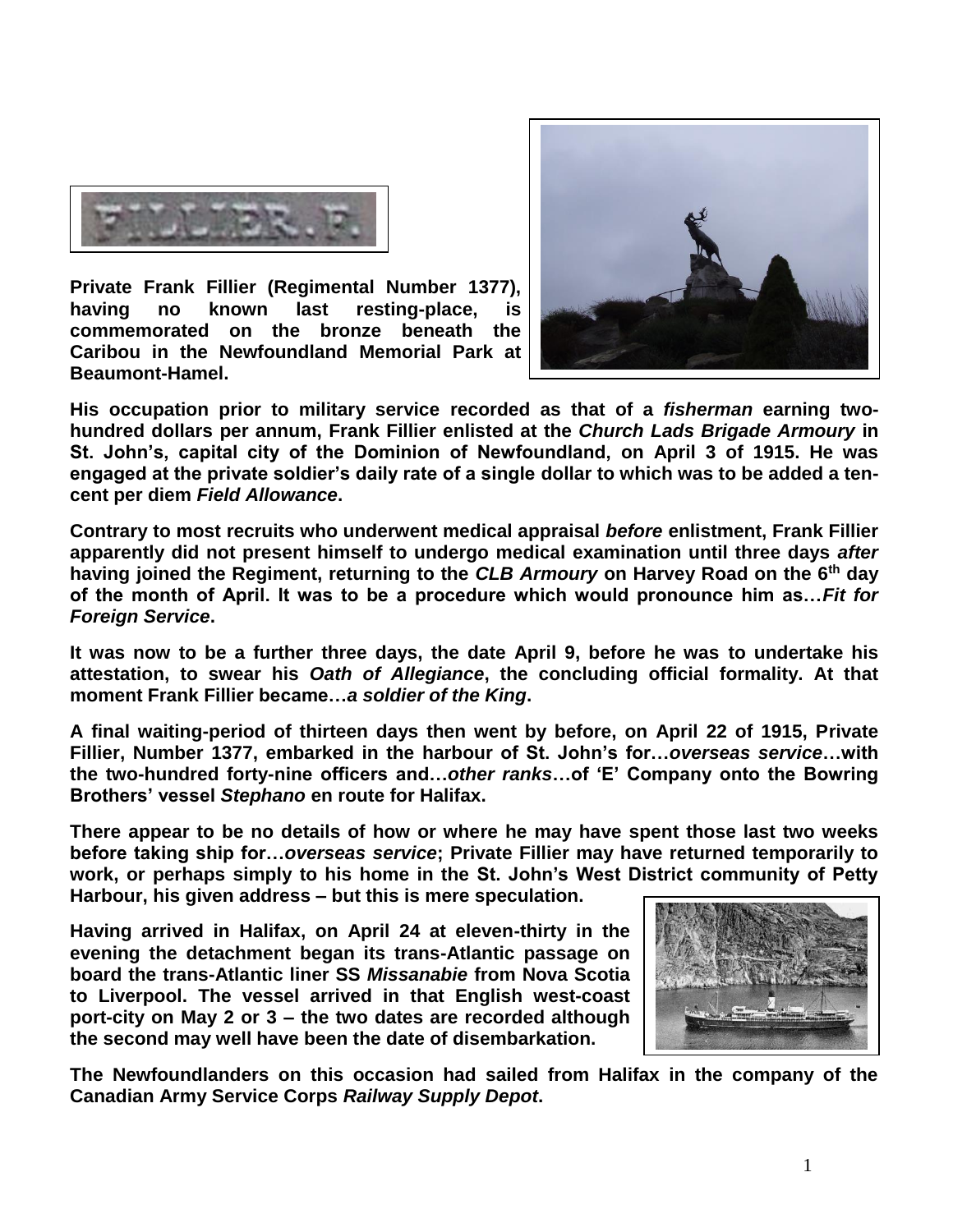2

**(Preceding page:** *The image of 'Stephano' passing through the Narrows of St. John's Harbour is shown by courtesy of the Provincial Archives***.)**

**(Right:** *The image of 'Missanabie' is from the Old Ship Picture Galleries website. The vessel was of the Canadian Pacific Line and, although transporting troops during the Great War, did so as part of her commercial services which continued during the conflict. On September 9, 1918, she was torpedoed and sunk off the south coast of Ireland with the loss of forty-five lives***.)**

**From Liverpool the contingent travelled northwards by train to the Scottish capital, Edinburgh where, on May 4, 'E' Company joined 'A', 'B', 'C' and 'D' Companies which had already taken up station as the garrison at the historic Castle, the first troops from outside the British Isles ever to do so.**

**(Right above:** *The venerable bastion of Edinburgh Castle dominates the Scottish capital from its hill in the centre of the city***. – photograph from 2011)**

**Private Fillier's 'E' Company, however, was to have but a few days to savour the charms of the Scottish capital.**

**\* \* \* \* \***

**Some seven months before that May 4, in the late summer and early autumn of 1914 there had been a period of training of five weeks on the shores of** *Quidi Vidi Lake* **in the east end of St. John's for the newly-formed Newfoundland Regiment's first recruits – these to become 'A' and 'B' Companies - during which time the authorities had also been preparing for the Regiment's transfer overseas.**

**This first Newfoundland contingent was to embark on October 3, in some cases only days after a recruit's enlistment and/ or attestation. To become known to history as the** *First Five Hundred* **and also as the** *Blue Puttees***, on that day they had boarded the Bowring Brothers' vessel** *Florizel* **awaiting in St. John's Harbour.**

**(Right above:** *The image of 'Florizel' at anchor in the harbour at St. John's is by courtesy of Admiralty House Museum***.)**

**The ship had sailed for the United Kingdom on the morrow, October 4, 1914, to its rendezvous with the convoy carrying the 1st Canadian Division overseas, off the south coast of the Island.** 

**(Right:** *Fort George, constructed in the latter half of the eighteenth century, still serves the British Army to this day***. – photograph from 2011)**





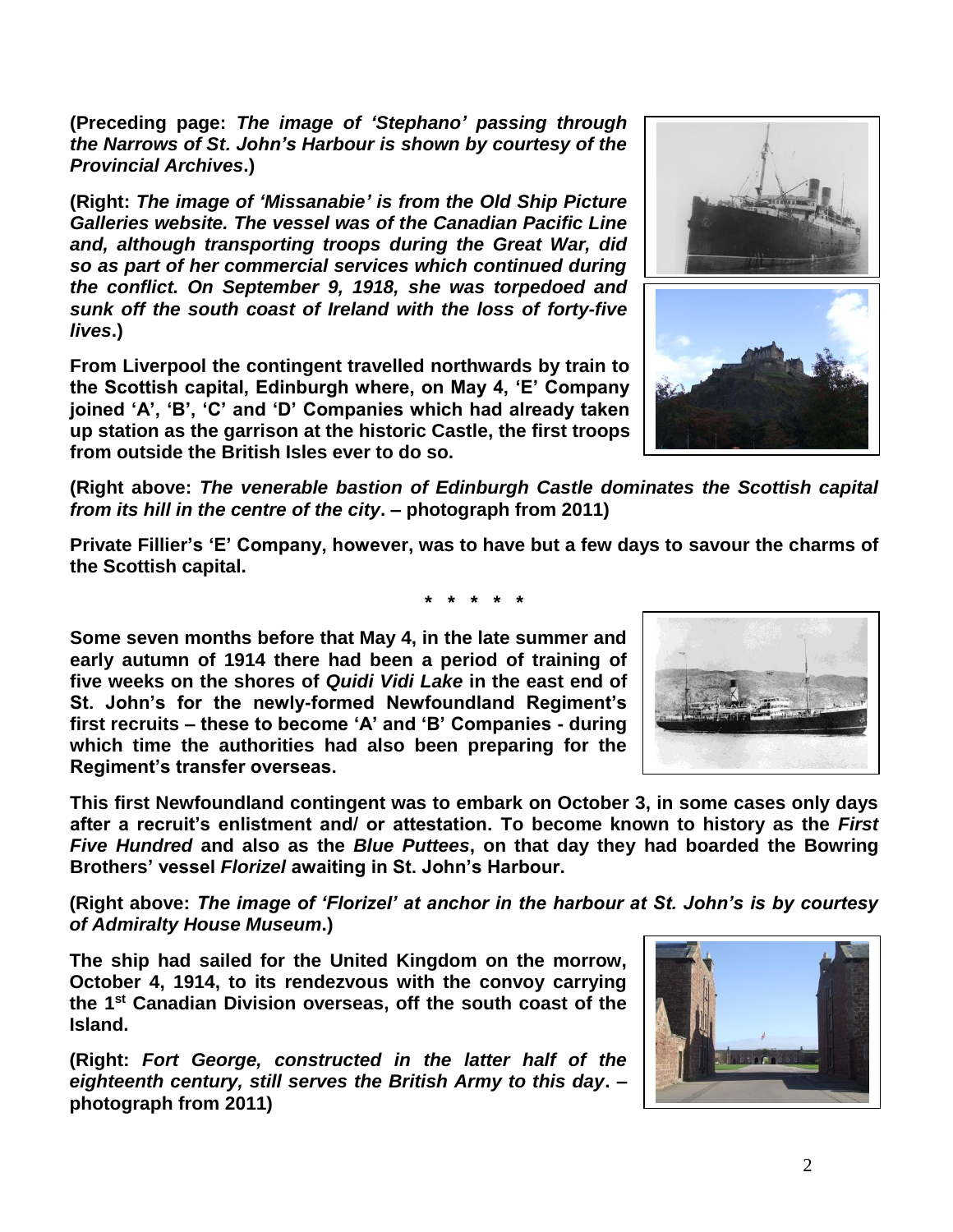**Once having disembarked in the United Kingdom this first Newfoundland contingent was to train in three venues during the late autumn of 1914 and then the winter of 1914-1915: firstly in southern England on the** *Salisbury Plain***; then in Scotland at** *Fort George* **– on the**  *Moray Firth* **close to Inverness; and lastly at** *Edinburgh Castle* **– where, as recorded beforehand, it was to provide the first garrison from outside the British Isles.** 

**Only days after 'A' and 'B' Companies had taken up their posting there, on February 16 of 1915, 'C' Company – the first re-enforcements for the original contingent\* - would arrive directly – through Liverpool of course - from Newfoundland. On the final day of the month of March it had been the turn of 'D' Company to arrive – they via Halifax as well as Liverpool – to report…***to duty***…at Edinburgh.**

*\*This contingent, while a part of the Newfoundland Regiment, was not yet a battalion and would not be so for a further five months – as will be seen below.*

**\* \* \* \* \***

**Seven days after the arrival of Private Fillier's 'E' Company in the Scottish capital, on May 11 the entire Newfoundland contingent was ordered elsewhere.** 

**On that day, seven weeks into spring – although in Scotland there was apparently still snow - the unit was dispatched to** *Stobs Camp***, all under canvas and south-eastwards of Edinburgh, in the vicinity of the town of Hawick.**

**It was to be at** *Stobs Camp* **that the Newfoundland contingent would eventually receive the re-enforcements from home – 'F' Company which arrived on July 10, 1915 - that would bring its numbers up to that of British Army establishment battalion strength\*. On that date the newly-formed 1st Battalion of the Newfoundland Regiment was thereupon available to be ordered on…***active service***.**



**(Right above:** *The Newfoundland Regiment marches past on the training ground at Stobs Camp and is presented with its Colours on June 10, 1915.* **– by courtesy of Reverend Wilson Tibbo and Mrs. Lillian Tibbo)**

**\****This was approximately fifteen hundred, sufficient to furnish four 'fighting' companies, two re-enforcement companies and a headquarters staff.*

**At the beginning of that August of 1915, the four senior Companies, 'A', 'B', 'C' and 'D', were then sent south from** *Stobs Camp* **to undergo a final two weeks of training, as well as an inspection by the King, at**  *Camp Aldershot***. This force, now the 1st Battalion of the Newfoundland Regiment, was thereupon attached to the 88th Brigade of the 29th Division of the (British) Mediterranean Expeditionary Force.**



**(Right above:** *George V, by the Grace of God, of the United Kingdom of Great Britain and Ireland and of the British Dominions beyond the Seas, King, Defender of the Faith, Emperor of India* **– the photograph is from** *Bain News Services* **via the** *Wikipedia* **web-site.)**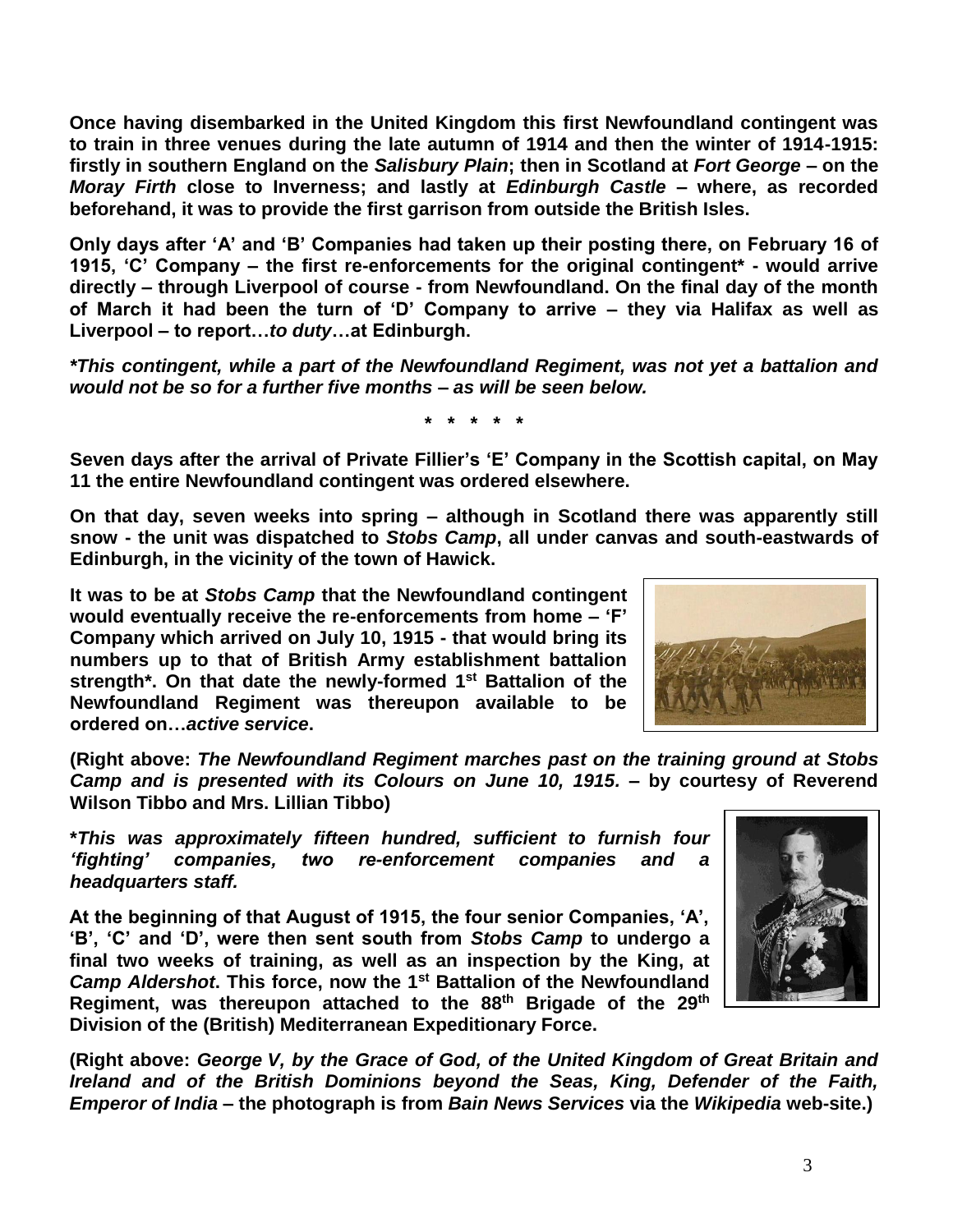**Meanwhile the two junior Companies, 'E' – as seen, the last arrived at Edinburgh - and the aforementioned 'F', were ordered transferred to Scotland's west coast, to Ayr, there to provide the nucleus of the newly-forming 2nd (***Reserve***) Battalion.**

**Private Fillier, however, although having left Newfoundland as a soldier of 'E' Company, was not to be posted to the Regimental Depot but to southern England.**

**When he had been apprised of this change in plans seems not to be recorded – nor why he was selected - but Private Fillier was one of the several from 'E' Company who were to swell the ranks of the units posted to** *Aldershot* **- thus he became a soldier of 'D' Company. And it was during the period while he was at** *Camp Aldershot***, and as was the case with the great majority of the Newfoundland troops there, that Private Fillier was prevailed upon to re-enlist…***for the duration of the war***. This he did on August 15\*.**

**\****At the outset of the War, perhaps because it was felt by the authorities that it would be a conflict of short duration, the recruits enlisted for a limited period of a single year. As the War progressed, however, this would likely cause problems and they were encouraged to re-enlist***.** *Later recruits signed on for the 'Duration' at the time of their original enlistment.*

**(Right above:** *Some of the personnel of 'A', 'B', 'C' and 'D' Companies of the 1st Battalion of the Newfoundland Regiment at Aldershot in August of 1915, prior to its departure to 'active service' on the Gallipoli Peninsula* **– from** *The Fighting Newfoundlander* **by Col. G.W.L. Nicholson, C.D.)**

**(Right above:** *The image of Megantic, here in her peace-time colours of a 'White Star Line' vessel, is from the Old Ship Picture Galleries web-site***.)**

**On August 20, 1915, Private Fillier and his 1st Battalion embarked in the Royal Navy Harbour of Devonport onto the requisitioned passenger-liner** *Megantic* **for passage to the Middle East and to the fighting against the Turks. There, a month later – having spent some two weeks billeted in British barracks in the vicinity of the Egyptian capital, Cairo - on September 20, the 1st Battalion was to land at** *Suvla Bay* **on the**  *Gallipoli Peninsula***.**

**(Right above:** *Kangaroo Beach, where the officers and men of the Newfoundland Battalion landed on the night of September 19-20, 1915, is to be seen in the distance at the far end of Suvla Bay. The remains of a landing-craft are still clearly visible in the foreground on 'A' Beach***. – photograph taken in 2011)**

**(continued)**



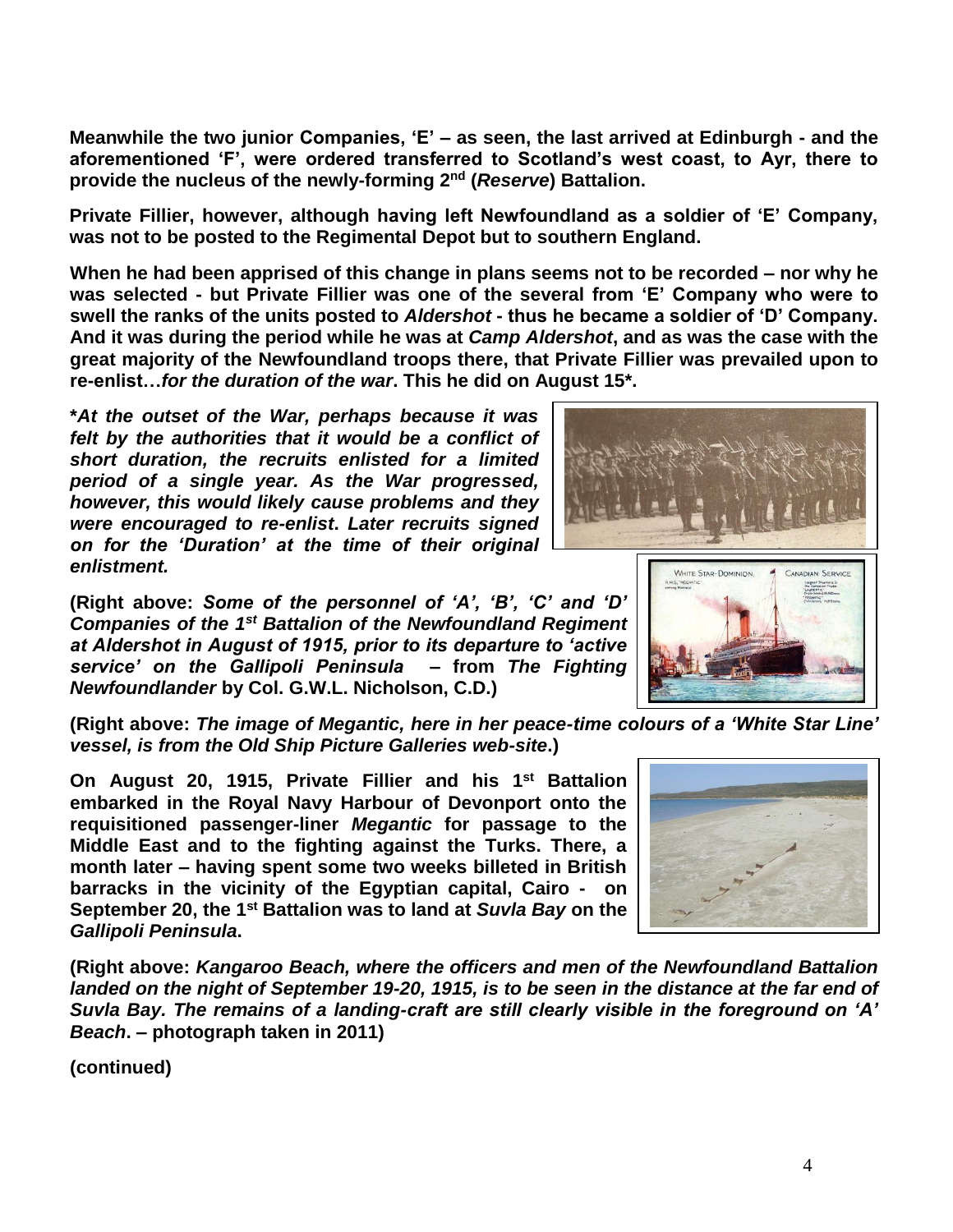**(Right:** *Newfoundland troops on board a troop-ship anchored at Mudros: either Megantic on August 29, Ausonia on September 18, or Prince Abbas on September 19 – Whichever the case, they were yet to land on Gallipoli***. – from Provincial Archives)**

**(Right below:** *A century later, the area, little changed from those far-off days, of the Newfoundland positions at Suvla, and where the 1st Battalion was to serve during the fall of 1915*  **– photograph from 2011)**

**When the Newfoundlanders landed from their transport ship at** *Suvla Bay* **on that September night of 1915 they were to disembark into a campaign that was already on the threshold of collapse.**

**Not only in the area where the Newfoundland Battalion was to serve but, even ever since the very first days of the operation in April of 1915, the entire** *Gallipoli Campaign,* **including the operation at** *Suvla Bay,* **had been proving to be little more than a debacle:** 

**(Right:** *An un-identified Newfoundland soldier in the trenches at Suvla Bay –* **from** *Provincial Archives***)**

**Flies, dust, disease, the frost-bite and the floods – and of course the casualties inflicted by an enemy who was to fight a great deal better than the British High Command\* had ever anticipated – were eventually to overwhelm the British-led forces and those of their allies, the French, and it would finally be decided to abandon not only** *Suvla Bay* **but the entire** *Gallipoli* **venture.**

**(Right:** *No-Man's-Land at Suvla Bay as seen from the Newfoundland positions* **– from** *Provincial Archives***)**

*\*Many of the commanders chosen were second-rate, had been brought out of retirement, and had little idea of how to fight – let alone of how to win. One of the generals at Suvla, apparently, had handed in his resignation during the Campaign and had just gone home.*

**(Right:** *This is Anzac Bay in the fore-ground with the Salt Lake in the centre further away. The bottom of Suvla Bay is just to be seen on the left and adjacent to the Salt Lake, and further away again. The hills in the distance and the ones from which this photograph was taken were held by the Turks and formed a horse-shoe around the plain surrounding the Salt Lake which was where the British and Newfoundlanders were stationed***. – photograph from 2011)**









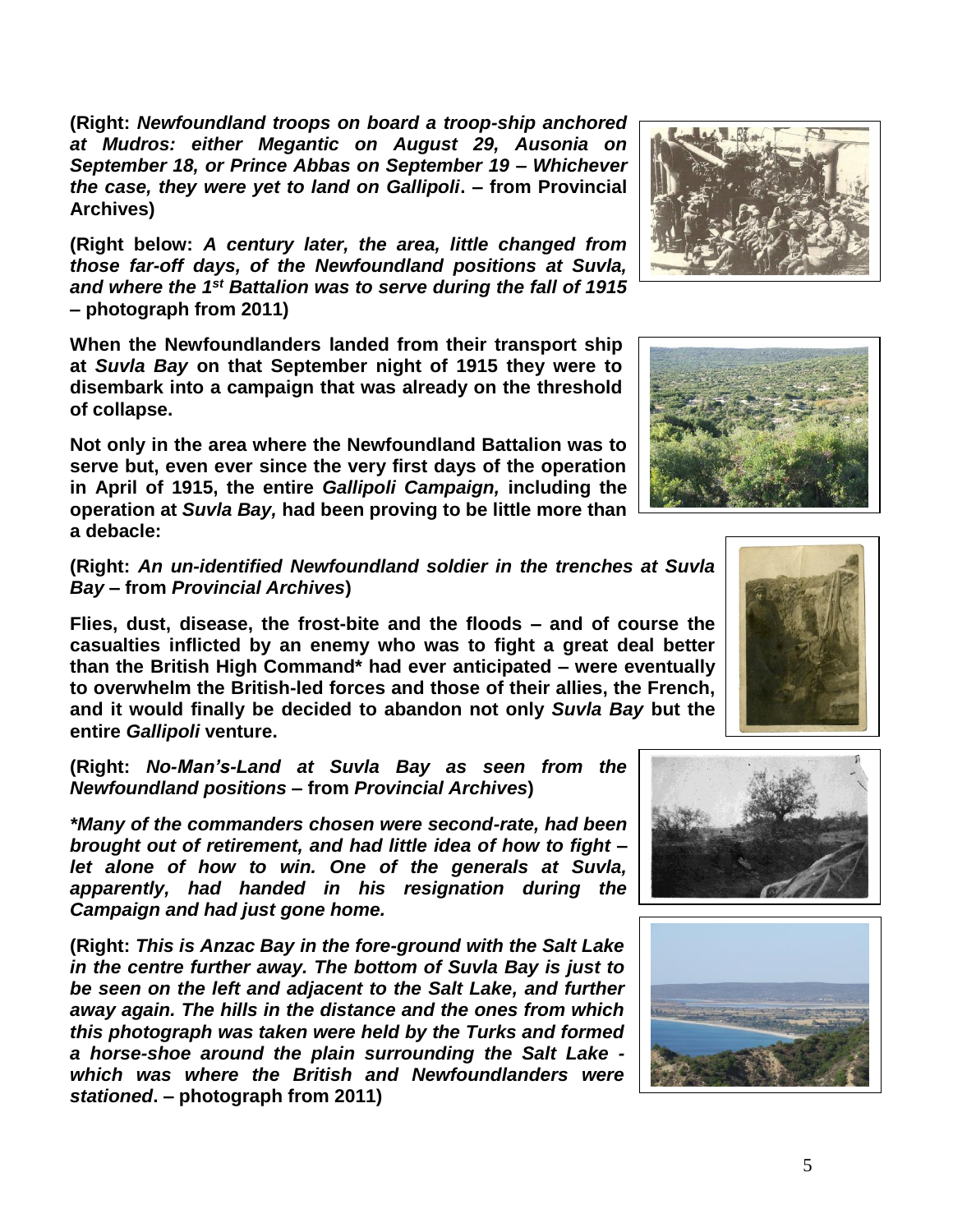**(Right:** *The image of HMHS 'Delta' clad in her war-time hospital-ship garb is from the Old Ship Picture Galleries website. A vessel of the Peninsula and Orient Steam Navigation Company, she was to be employed as a hospital ship with a capacity for just fewer than five-hundred sick and wounded from January 14, 1914, until March 19, 1918. She later was used as a repatriation ship for Australian troops***.)**

**On the 18 th of December he was transferred to the Mustapha Convalescent Depot where he possibly remained\* for the next six weeks before being discharged…***to duty* **– most likely to the** *Sidi Bishr* **Base Depot in Alexandria - on January 19 or 29 - of the New Year, 1916. It**  was to be a further number of weeks again before Private Fillier would return to the 1<sup>st</sup> **Battalion which he eventually did on March 1.**

*\*One report has him having spent at least some of that time in the Lady Howard de Waldens Number 6 Convalescent Hospital – situated in the area shown on the adjacent post-card – and from there being discharged to duty on January 19.*

**(Right:** *A main thoroughfare, the 'rue de Ramleh' in the Egyptian city of Alexandria at or about the time of the Great War* **– from a vintage post-card)**

**At the time of his return to his unit, the Newfoundland Battalion, having been evacuated from the** *Gallipoli Peninsula* **in mid-January, 1916, had been sent to an encampment at the south end of the Suez Canal. Private Fillier would likewise have travelled down the length of the Canal from north to south – Alexandria to Port Suez – in order to report back to his unit on March 1.**

**\* \* \* \* \***

**November 26 would see perhaps what was to be the nadir of the Newfoundland Battalion's fortunes at Gallipoli; there was to be a freak rain, snow and ice-storm strike the** *Suvla Bay* **area and the subsequent floods wreaked havoc amongst the forces of both sides. For several days, survival rather than the enemy was to be the priority.**

**There were to be many casualties on both sides, some of them, surprised by the sudden inundation of their positions, fatalities who had drowned in their trenches – although no Newfoundlanders were to be among that number. Numerous, however, were those afflicted by trench-foot and by frost-bite.**

**Private Fillier was to be among that number.**

**\* \* \* \* \***

**Not long after that cataclysmic storm, Private Fillier was evacuated from the Newfoundland positions at** *Suvla Bay* **– the date does not appear to be among his files - placed on board His Majesty's Hospital Ship** *Delta* **and then conveyed to Egypt where he was admitted on December 10 into the 15th General Hospital in Alexandria, suffering from frostbitten feet.**

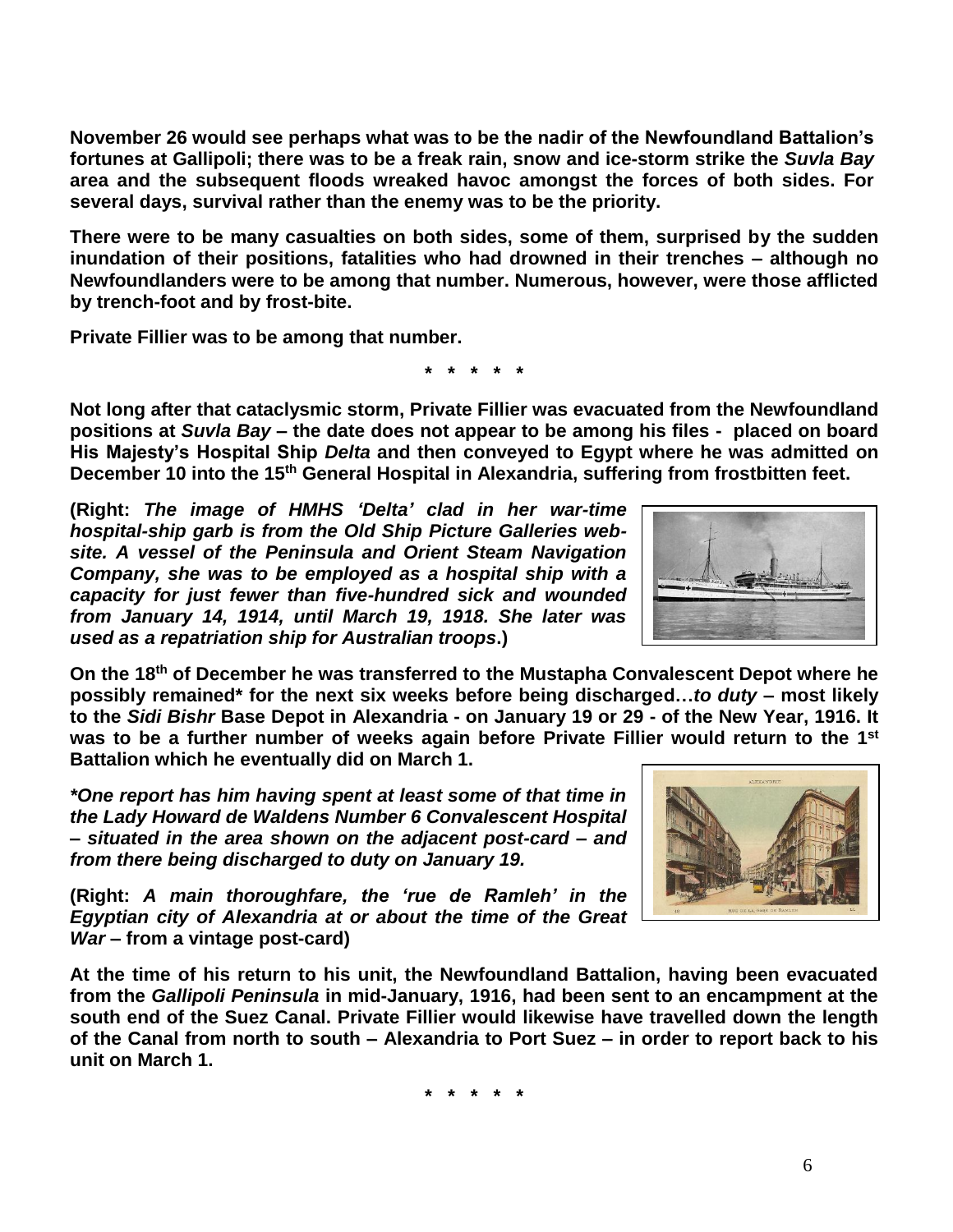**By this time of Private Fillier's departure to hospital in early December of 1915, some three months before, the situation at** *Suvla Bay* **had daily been becoming more and more untenable, thus on the night of December 19-20, the British had abandoned the entire area – the Newfoundlanders, the only non-British\* unit to serve there, to form a part of the rearguard. Some of the Battalion personnel had been evacuated to the nearby island of Imbros, some to Lemnos, further away, but in neither case was the respite to be of a long duration; the 1st Battalion would be transferred only two days later to the area of** *Cape Helles***, on the western tip of the** *Gallipoli Peninsula***.**

*\*Not to forget that Ireland was a part of Great Britain at the time.*

**(Right:** *Cape Helles as seen from the Turkish positions on the misnamed Achi Baba, positions which were never breached: The Newfoundland positions were to the right-hand side of the picture***. – photograph from 2011)**

**The British, Indian and** *Anzac* **forces – the Australian and New Zealand Army Corps was also to serve at** *Gallipoli* **– had now only been marking time until a complete withdrawal of the**  *Peninsula* **could be undertaken.** 

**This final operation would take place on the night of January 8-9, the Newfoundland Battalion to furnish part of the British rear-guard on this second occasion also.**

**(Right:** *'W' Beach at Cape Helles as it was only days before the final British evacuation* **– from** *Illustration***)**

*\*Lieutenant Owen Steele of St. John's, Newfoundland, is cited as having been the last soldier of the Mediterranean Expeditionary Force to step into the final small boat to sail from the Gallipoli Peninsula.*

**(Right:** *'W' Beach almost a century after its abandonment by British forces in that January of 1916 and by the Newfoundlanders who were to be the last soldiers off the beach***:** *Vestiges of the wharves in the black-and-white picture are still to be seen.* **– photograph from 2011)**

**Immediately after the British evacuation of the** *Gallipoli Peninsula***, the Newfoundland unit was to be ordered to the Egyptian port-city of Alexandria. On January 14, the Australian Expeditionary Force Transport** *Nestor* **had arrived there with the 1st Battalion on board. The vessel had then sailed just after mid-day on the 16th , southwards down the Suez Canal to Port Suez where she had docked early on the morrow and where the Newfoundlanders had landed and marched to their camp.**







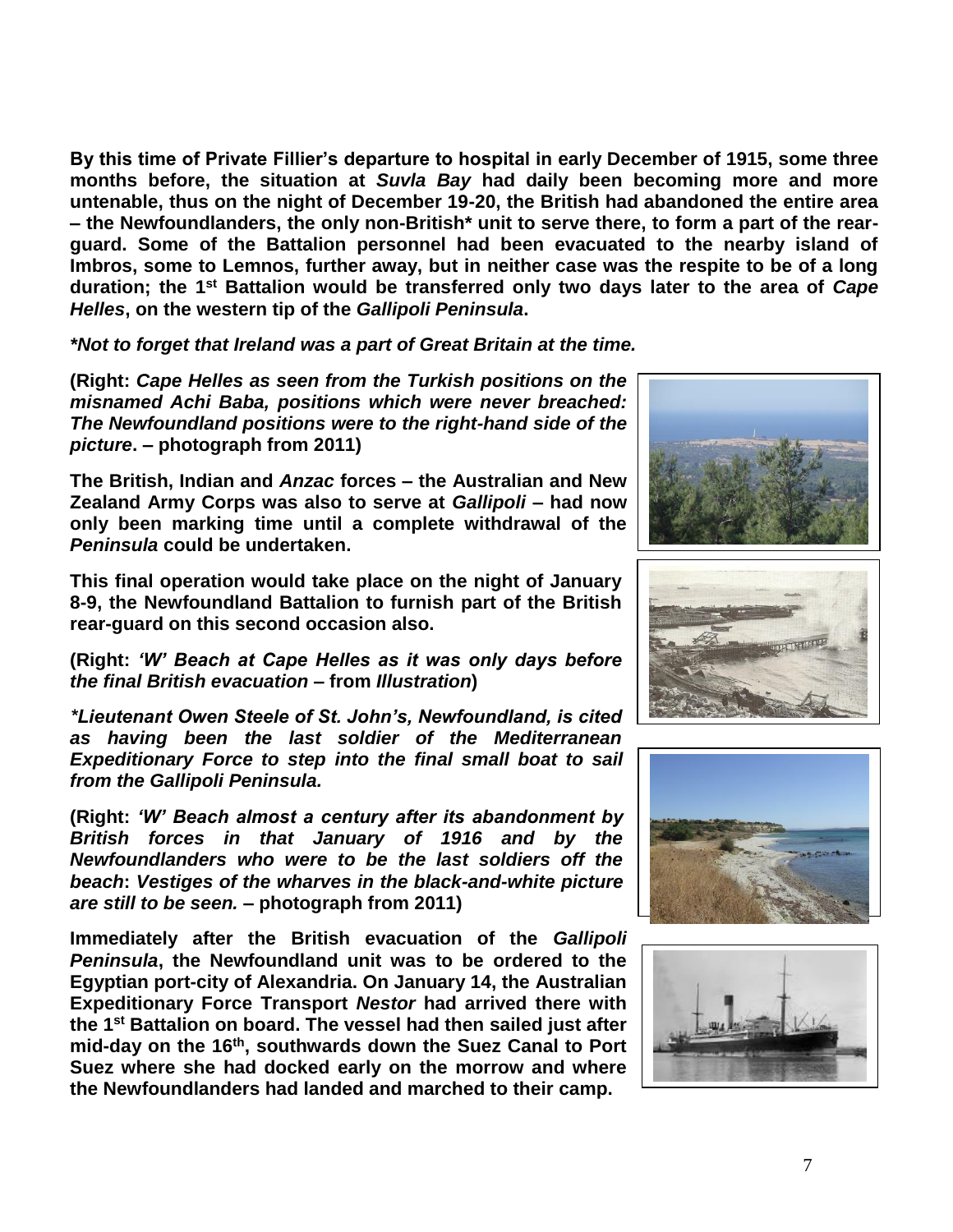**There they were to await further orders since, at the time, the subsequent destination of the British 29th Division had yet to be decided\*.**

**(Preceding page:** *The image of the Blue Funnel Line vessel Nestor is from the Shipspotting.com web-site. The vessel was launched and fitted in 1912-1913 and was to serve much of her commercial life until 1950 plying the routes between Britain and Australia. During the Great War she served mainly in the transport of Australian troops and was requisitioned once again in 1940 for government service in the Second World War. In 1950 she was broken up***.)**

*\*Bulgaria had entered the conflict on the side of the Central Powers, and Salonika was already becoming a theatre of war.*

**(Right:** *The British destroy their supplies during the final evacuation of the Gallipoli Peninsula. The men of the 1st Battalion of the Newfoundland Regiment were among the last to leave on two occasions, at both Suvla Bay and Cape Helles***. – photograph taken from the battleship** *Cornwallis* **from**  *Illustration***)**



**It had been of course, as related in an earlier paragraph, during this period of the Newfoundland Battalion's temporarily posting to Port Suez, that Private Fillier had journeyed from the British Base Depot in Alexandria to report back to his unit.**

**\* \* \* \* \***

**(Right:** *Port Tewfiq at the south end of the Suez Canal just prior to the Great War* **– from a vintage post-card)**

**Then after their two-month interim spent in the encampment of Port Suez, the almost six-hundred officers and** *other ranks* **of the 1st Battalion were to board His Majesty's Transport**  *Alaunia* **at Port Tewfiq, on March 14 to begin the voyage back up through the** *Suez Canal* **en route to France. The Newfoundlanders would disembark eight days afterwards in the Mediterranean port-city of Marseille, on March 22.**

**By that time, it had been decided that the British 29th Division would serve on the** *Western Front***.**

**(Right:** *British troops march through the port area of the French city of Marseille***. – from a vintage post-card)**

**Some three days after the unit's disembarkation on March 22, the Newfoundland Battalion's train would find its way to the small provincial town of Pont-Rémy, a thousand kilometres to the north of Marseille. It had been a cold, miserable journey, the blankets provided for the troops having inexcusably travelled unused in a separate wagon.**

**(continued)**



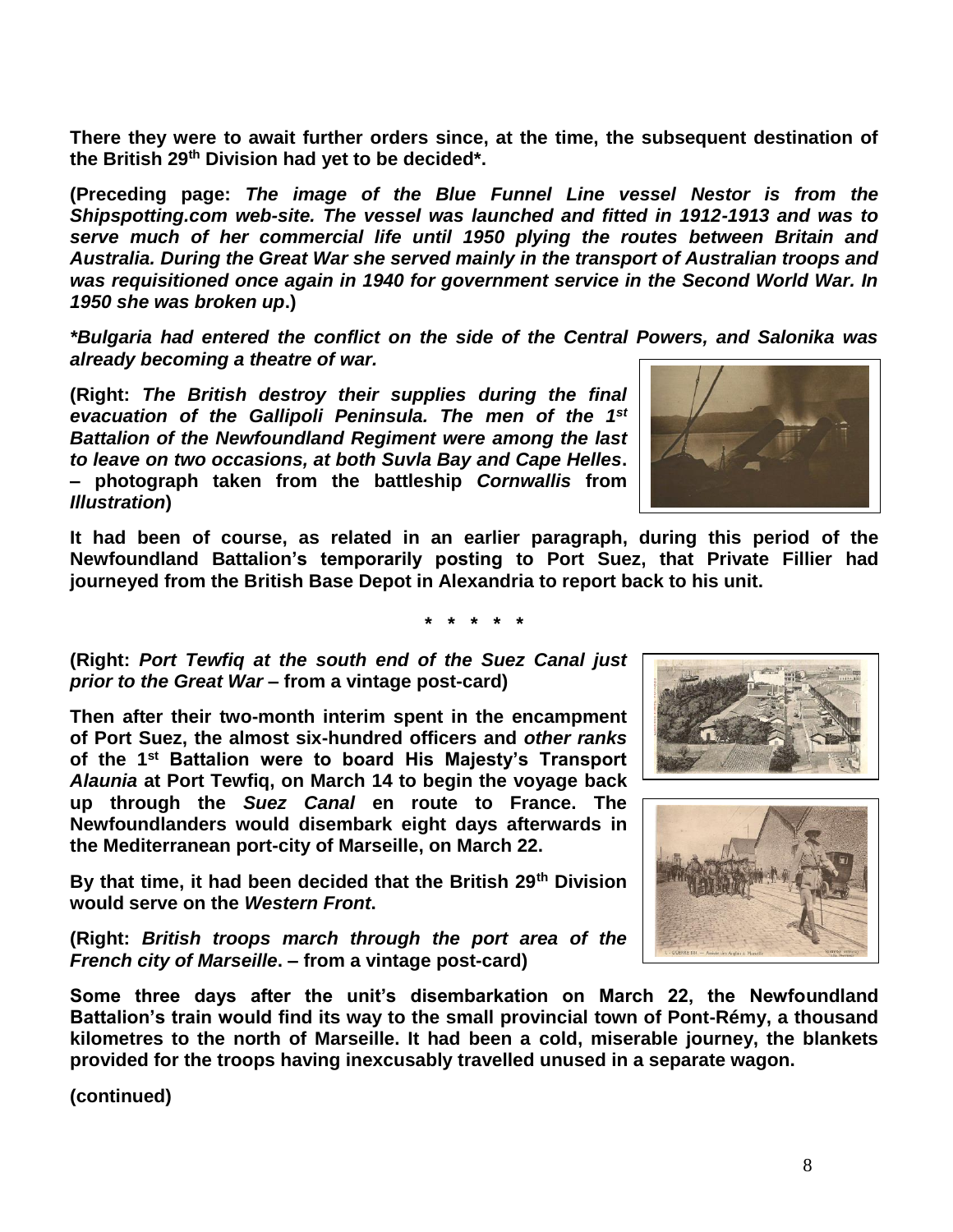**Having de-trained at the local station at two o'clock in the morning, the Newfoundlanders were now still to endure the long, dark march ahead of them before they would reach their billets at Buigny l'Abbé.**

**It is doubtful if many of those tired soldiers were to pay much attention to the slow-moving stream flowing under the bridge over which they had then marched on their way from the station. But some three months later** *the Somme* **was to become a part of their history.**

**(Right:** *A languid River Somme as seen from the bridge at Pont-Rémy* **– photograph from 2010)**

**On April 13, the 1st Battalion had subsequently marched into the village of Englebelmer – perhaps some fifty kilometres in all from Pont-Rémy - where it would be billeted, would receive re-enforcements from Scotland via Rouen and, in two days' time, would be introduced into the communication trenches of the** *Western Front.*

**Just days following the Newfoundland Battalion's arrival on the** *Western Front***, two of the four Companies – 'A', and 'B' – were to take over several support positions from a British unit\* before the entire Newfoundland unit was to then be ordered to move further up for the first time into forward positions on April 22.**

*\*It should be said that the Newfoundland Battalion and two-hundred men of the Bermuda Rifles who were serving at the time in the 2nd Lincolnshire Regiment Battalion, were then the only units at the Somme from outside the British Isles - true also on the day of the attack on July 1.*

**(Right below:** *A part of the re-constructed trench system to be found in the Newfoundland Memorial Park at Beaumont-Hamel* **– photograph from 2009(?))**

**Having then been withdrawn at the end of that April to the areas of Mailly-Maillet and Louvencourt where they would be based for the next two months, the Newfoundlanders were soon to be preparing for the upcoming British campaign of that summer, to be fought on the ground named for the languid, meandering river,** *the Somme***, that flowed – and still does so today – through the region.** 

**If there is one name and date in Newfoundland history which is etched in the collective once-national memory, it is that of Beaumont-Hamel on July 1 of 1916; and if any numbers are remembered, they are those of the eight-hundred who went**  *over the top* **in the third wave of the attack on that morning, and of the sixty-eight unwounded present at muster some twenty-four hours later\*.**



**(continued)**

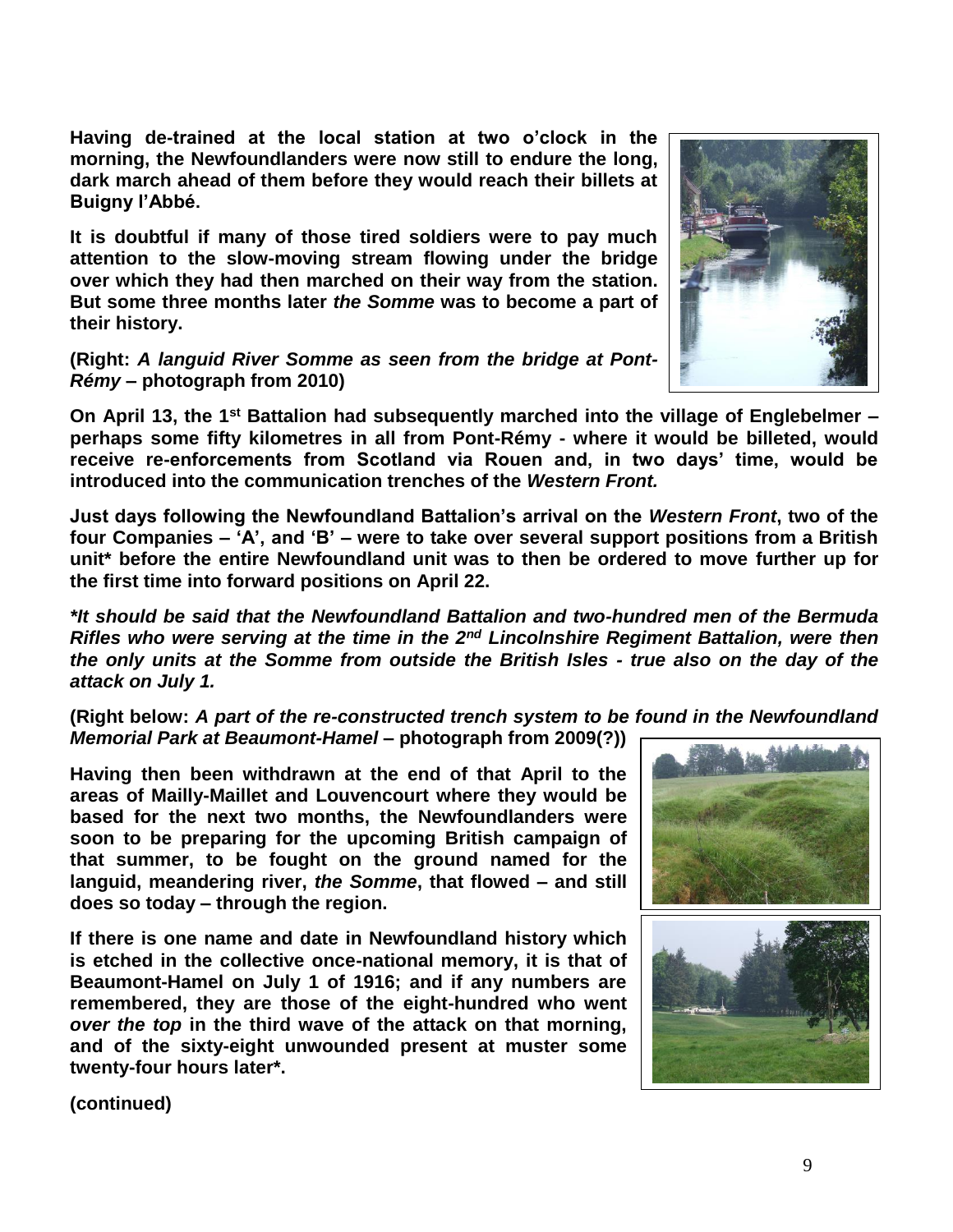**(Preceding page:** *Beaumont-Hamel: Looking from the British lines down the hill to Y Ravine Cemetery which today stands atop part of the German front-line defences: The Danger Tree is to the right in the photograph***. – photograph taken in 2009)**

**(Right:** *A view of Hawthorn Ridge Cemetery Number 2 in the Newfoundland Memorial Park at Beaumont-Hamel* **– photograph from 2009(?))**

*\*Perhaps ironically, the majority of the Battalion's casualties was to be incurred during the advance from the third line of British trenches to the first line from where the attack proper was to be made, and while struggling through British wire laid to protect the British positions from any German attack.*

**There are other numbers of course: the fiftyseven thousand British casualties incurred in four hours on that same morning of which nineteen-thousand were recorded as having been** *killed in action* **or** *died of wounds***.** 

**It was to be the greatest disaster** *ever* **in the annals of the British Army…and, perhaps just as depressing, the carnage of** *the Somme* **was to continue for four and a half months.**

**(Right:** *Beaumont-Hamel is a commune, not a village***. – photographs from 2010 and 2015)**

*In fact, Beaumont-Hamel was a commune – it still exists today – at the time comprising two communities: Beaumont, a village on the German side of the lines, and Hamel which was behind those of the British. No-Man's-Land, on which the Newfoundland Memorial Park lies partially today, was on land that separated Beaumont from Hamel.* 

**(Right:** *A grim, grainy image purporting to be Newfoundland dead awaiting burial after Beaumont-Hamel –* **from…?)**

**The son of Thomas Fillier, fisherman - to whom he had allotted a daily allowance of twentyfive cents from his pay\* - and of Elizabeth Mary Fillier (née** *Chafe\*\****, deceased of consumption on May 6, 1903) of Petty Harbour in the District of St. John's West, he may have been the couple's only child.**

*\*He had also allotted a daily sum of twenty-five cents to his uncle George Chafe.*

*\*\*The couple had married on November 15, 1896.*

**Private Fillier was reported as having been…***killed in action***…at Beaumont-Hamel on July 1, 1916, while fighting with 'D' Company on the first day of the…***First Battle of the Somme***.**